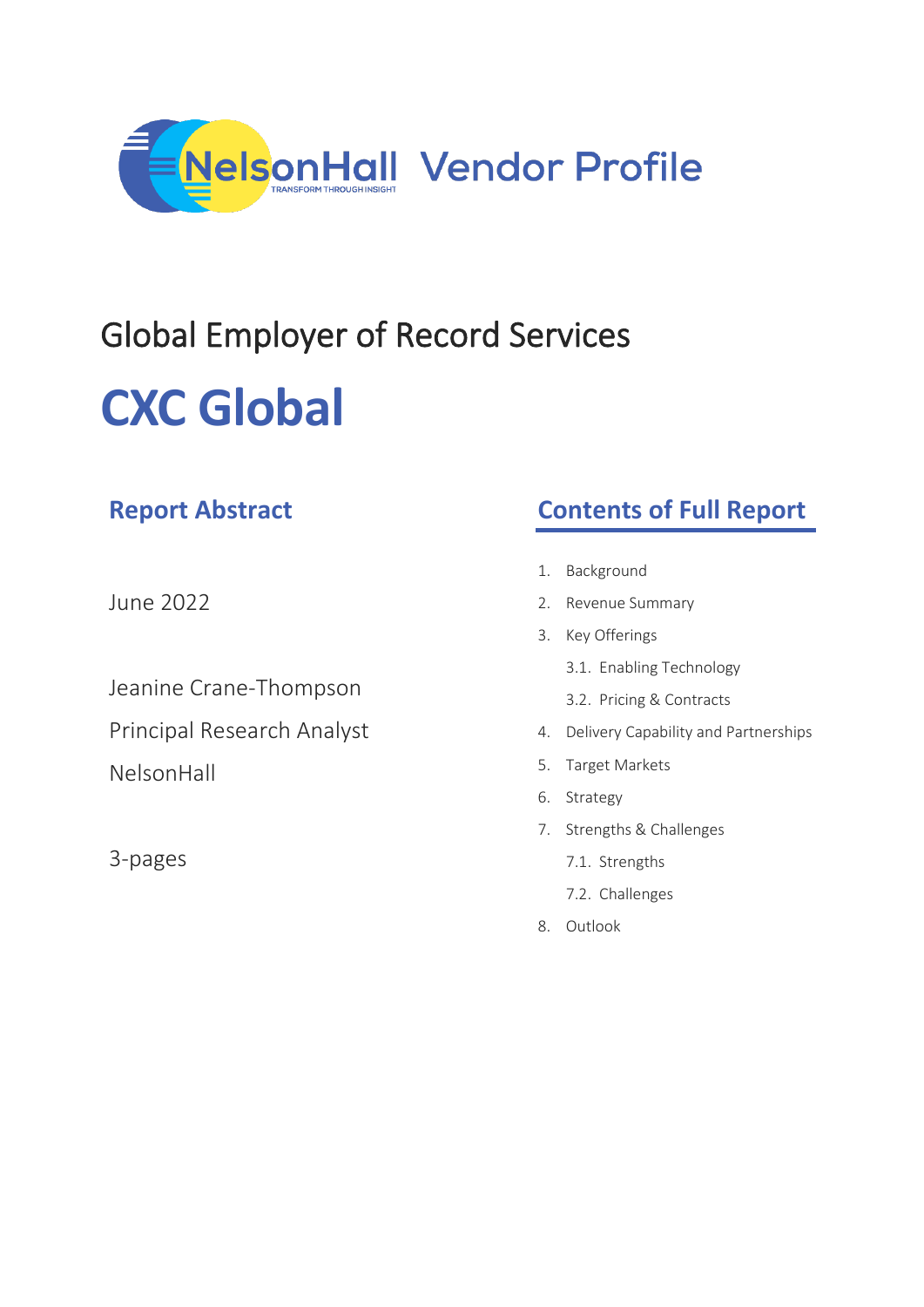

### **Who Is This Vendor Assessment For?**

NelsonHall's Global Employer of Record Services profile on CXC Global is a comprehensive assessment of the company's offerings and capabilities, designed for:

- Sourcing managers monitoring the capabilities of existing suppliers of employer of record services and identifying vendor suitability for RFPs
- Vendor marketing, sales, and business managers looking to benchmark themselves against their peers
- Financial analysts and investors specializing in the employer of record sector.

## **Key Findings & Highlights**

This NelsonHall vendor assessment analyzes CXC Global's offerings and capabilities as a provider of global employer of record services.

CXC Global is a global employer of record services provider and contingent workforce management company headquartered in Ireland. The company offers complete HR and HR technology services, including talent sourcing in select markets, employed worker payroll, and self-employed worker payments, including tax, compliance, and legal services. They provide a full-stack global employment platform for customers and workers.

The company was established in 1992 in Australia as a contingent workforce management company to provide contractor vetting, compliance, and payroll services for Bell Telephone. After navigating the complex global employment process, it identified an opportunity to support other firms with compliant international expansion services, thus pivoting to its current business model.

CXC Global's employer of record services are comprised of five primary areas:

- Global Payroll: offers management of fully employed remote and extended workers, including compliance risk, tax reporting, and worker payroll in over 100 countries.
- Contingent Workforce Management: includes human resource management of an organization's contingent workforce, extended workforce, and remote workers in all countries serviced
- Consulting Services: supports organizations in all aspects of contingent workforce strategy design and implementation, including MSP services and vendor management
- Global Workforce Compliance: CXC Comply® provides an online SaaS platform and validation processes to screen and classify independent and self-employed contractors in all countries serviced
- Talent Sourcing: delivers direct sourcing, technology/IT recruitment, talent pipeline management, and recruitment vendor management

CXC Global provides EOR services for ~416 clients and ~5,596 active workers across ~100 countries through its ~30 legal entities and 35 regionally based in-country partners.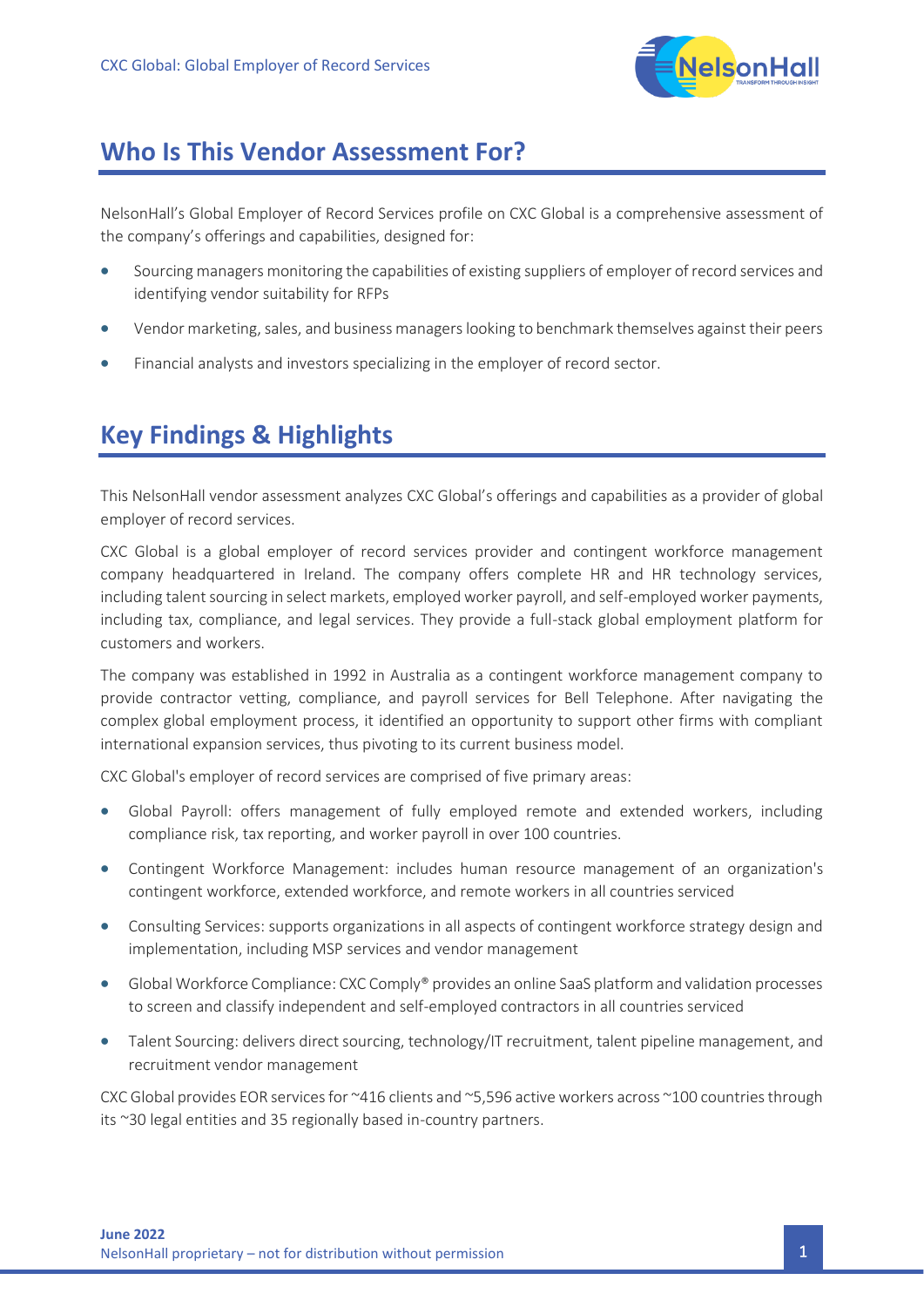

# **Scope of the Report**

The report provides a comprehensive and objective analysis of CXC Global's global employer of record service offerings and capabilities, and market and financial strengths, including:

- Identification of the company's strategy, emphasis, and new developments
- Analysis of the company's strengths, weaknesses, and outlook
- Revenue estimates
- Analysis of the profile of the company's customer base, including the company's targeting strategy and examples of current contracts
- Analysis of the company's offerings and key service components
- Analysis of the company's delivery organization, including delivery locations.

# **Global Employer of Record Services Vendor Assessments are also available for:**

Acumen International Atlas, formerly Elements Global Services Globalization Partners Mauve Group Mercans Neeyamo Omnipresent Papaya Global Remote Safeguard Global

Velocity Global